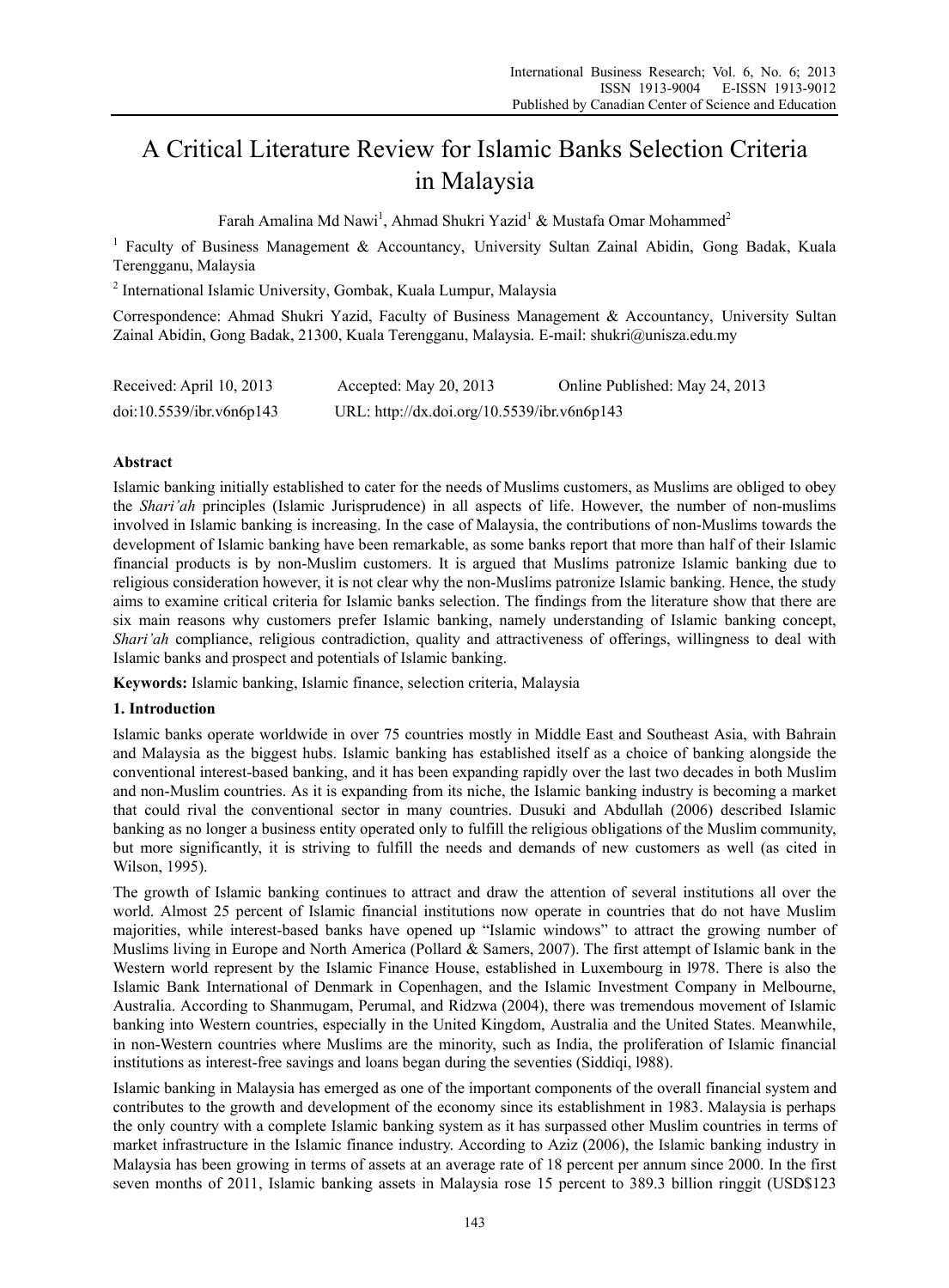billion), strengthening the country's position as the global hub for *Shari'ah*-compliant financing (Business Week, 2011). Presently, Malaysia has the most established *Shari'ah* regulatory and legal infrastructure in the world, and the Islamic capital market now exceeds \$1 trillion ringgit and is growing as rapidly as the conventional capital market (Ministry of Finance: 2011-2012 Economic Report).

A report by Malaysia International Islamic Financial Centre (2012) stated that there were several factors contributed to the strong growth of Islamic banking in Malaysia. These factors include the continuous products innovation, a wide range of innovative Islamic financial products, a large and diverse pool of Islamic finance talent, diversity of financial institutions, a comprehensive Islamic financial infrastructure as well as adoption of global regulatory, legal and *Shari'ah* best practice, alongside the unwavering support by the government in providing the impetus for growth of the local Islamic financial services industry. All these factors enabled Malaysia to grow into one of the most dynamic business environments in South East Asia. Currently, there are 27 banking institutions consisting of 9 fully fledged Islamic banks and 18 conventional banking institutions offering Islamic banking products and services under the Islamic Banking Scheme (IBS) (Bank Negara, 2006). The Islamic finance infrastructure is strengthen with the involvement of the Malaysian Central Bank by providing guidelines to institutions to operate IBS in line with *Shari'ah* principles (Rosly & Abu Bakar, 2003).

The positive perception of customers especially among non-Muslims towards Islamic banking in Malaysia is far more crucial to be examined, especially due to the fact that Islamic banks have to compete with conventional banks that have long existed in the dual banking system. In its initial years, the response to Islamic banking was mainly from a market segment of Muslims who were concerned about practicing Islamic principles in all spheres including banking whilst notable efforts were made to market the Islamic banking products to the non-Muslims. Apparently, in recent years, non-Muslims have become the major users of Islamic banking products and services. Husin (2008) reported that non-Muslims have gradually become the major users of Islamic banking in Malaysia, indicated by the banks such as the Hong Leong Islamic Bank, Oversea-Chinese Banking Corporation (OCBC) and even the Malaysian Cooperative Bank (Bank Rakyat) have reported a 70 per cent uptake of Islamic financial products by Chinese customers*.* This indicates the degree of acceptance of Islamic banking among the Chinese community in Malaysia as their choice in banking transactions.

The main aim of this study is to examine several critical factors in selecting Islamic banks. This subject is considered very timely with the development of Islamic banking in this country. Furthermore, there is not much research that has been done in this specific issue, hence the study could add to the existing knowledge in this field. The rest of this study is organized as follows. Section 2 discusses the categorization of perceptions towards Islamic banking. Section 3 provides literature review on the related work in this field. Section 4 provides criteria of Islamic bank selection from customers' perspective and Section 5 is the conclusion.

## **2. Categorization of Perception towards Islamic Banking**

Previous studies on perceptions of Islamic banking customers can be categorized into four. The first category is studies on perception towards Islamic banking that have been conducted in either predominantly Muslim countries such as Pakistan or predominantly non-Muslim countries such as Singapore. The second group of studies has focused on Islamic banking customer in general without separating them by religious affiliations such as Muslims and non-Muslim. The third category is a comparative study on customers of Islamic and conventional banking. The final category which has relation to the present studies conducted on non-Muslim customers of Islamic banking.

These studies show that countries specifics have influences in the outcome of findings as people's worldview in particular country is shaped by legal, social, religious and economic setting. For example, respondents from predominantly Muslim countries such as Pakistan, Bangladesh and Bahrain indicate a better understanding of Islamic banking as compared to respondents from predominantly non-Muslim countries such as Singapore and United Kingdom (Hassan, 2007; Bley & Kuehn, 2004; Khan et al., 2008; Metawa & Al-Mossawi, 1998; Gerrard & Cunningham, 1997; Rammal & Zurbruegg, 2007).

A comparative study on customers of both Islamic and conventional banking moreover provides an indicator to examine the selection criteria of banking among non-Muslim customers (Ahmad & Harun, 2002; Khan et al., 2008; Zainol & Shaari, 2008; Haque et al., 2009). It is because previous studies indicated some reasons to be the same patronage factors among customers, but they were not consensus on which factor is more important than others.

## **3. Literature Review**

Previous studies acted as an indicator to determine customers' perception towards Islamic banking. For instance, Hassan (2007) studied customers' perception towards Islamic banking in Pakistan. His study examined several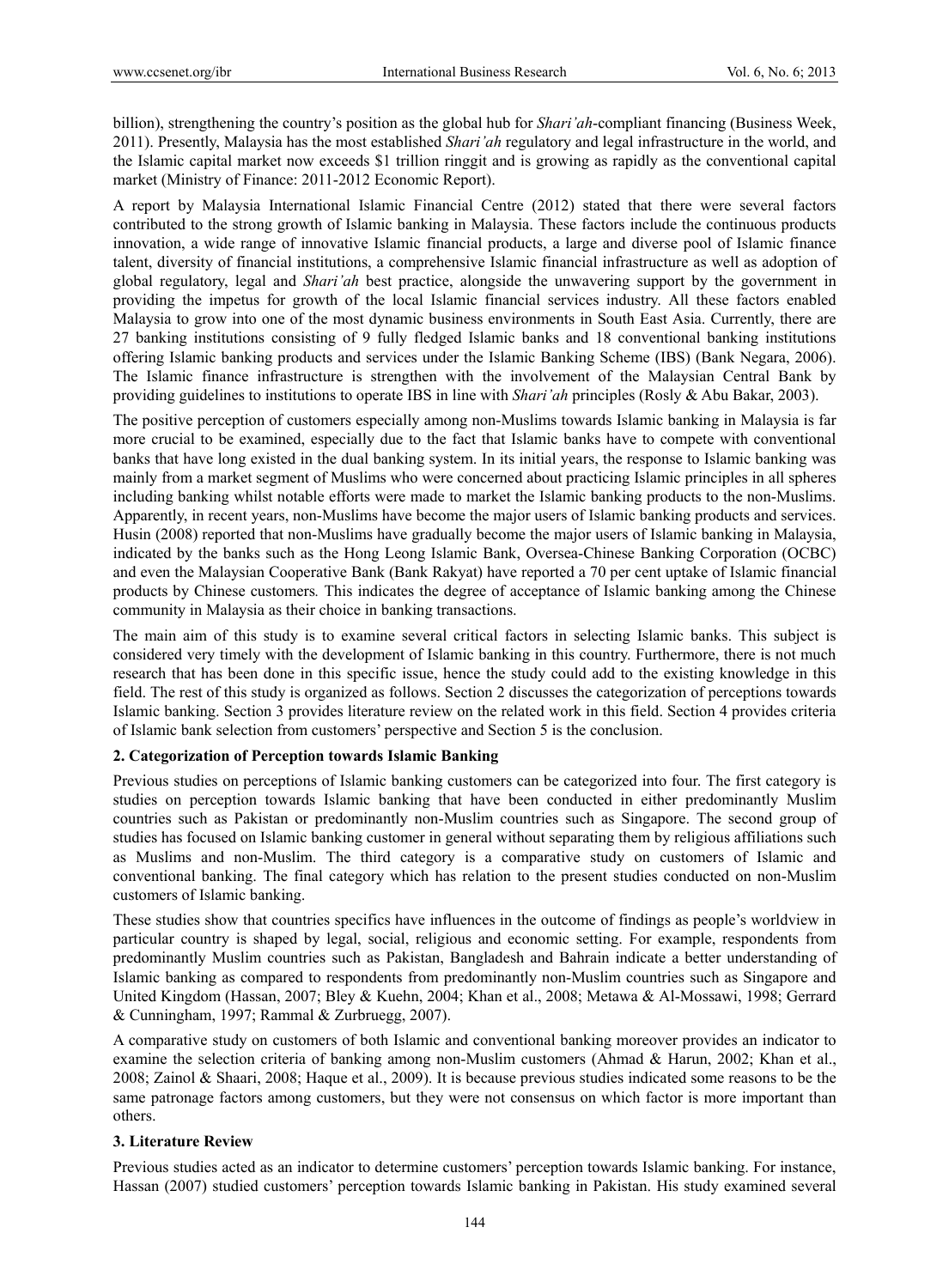important dimensions including knowledge, socio-religious context, *Shari'ah* compliances, willingness to deal with Islamic banks, and quality and attractiveness of offerings. This study found a positive perception of all dimensions investigated with customers indicating overall high satisfaction towards products and services of Islamic banks as compared to conventional banks.

Rashid, Hassan and Ahmad (2010) conducted a study on perception of customers towards domestic Islamic banks in Bangladesh. They examined six critical elements, namely corporate efficiency, compliance with Islamic rules, convenience, core banking, confidence, and cost benefit. This study found that customers are highly satisfied with corporate efficiency and compliance with Islamic rules as substantial factors for them to choose their intended service. In the case of Malaysia, Dusuki and Abdullah (2006) studied several critical reasons why Malaysian customers patronize Islamic banks and measured the elements of reputation, service delivery, product price, and social responsibility of Islamic banks. The study found that a combination of Islamic and financial reputation and service quality are the main patronage factors.

Specifically, among corporate customers, Ahmad and Harun (2002) conducted a study to examine their perception towards Islamic banking in Malaysia. They examined factors such as the usage of banking facilities, respondents' understanding of Islamic banking concept and practices, and personal opinions towards Islamic banking. They found that cost of the products and services is the most important factor perceived by corporate customers in selecting their banks. Similarly, Rustam *et al*. (2011) discussed three main parameters to determine the perception of corporate customers towards Islamic banking in Pakistan. They examined factors such as the usage of conventional and Islamic banking facilities, respondents' understanding of Islamic banking system, and their personal opinion on various aspects of Islamic banking products like economic and religious view. They found that the Islamic banking industry has good potential within the Pakistani corporate sector.

Instead of the Islamic banks' customers, few studies conducted to determine perception of bankers and students towards Islamic banking. For example, a research conducted by Zainol and Shaari (2008) on bankers' perception towards Islamic banking in both Islamic and conventional banks. In their study, they have included several critical factors, namely Islamic products and services, the training and experience, and the potential of Islamic banking in Malaysia. The result revealed that bankers in Islamic banks have more positive perceptions towards Islamic banking as compared to bankers in conventional banks.

Bley and Kuehn (2004) focused on students' knowledge and perception towards conventional and Islamic finance in United Arab Emirates (UAE). This study investigated the elements of financial knowledge, religion and language on self-reported attitudes and preferences for financial services and found that students' knowledge on conventional banking terms and concepts was higher than Islamic banking terminology. However, students with higher academic achievement showed a better response towards understanding Islamic banking concepts and practices.

Razak and Mohammed (2008) conducted a study on the acceptance of Muslim and non-Muslim customers on Islamic banking in Malaysia towards the features and operation of a specific product of Islamic banking, which is *Bai Bithaman Ajil* (BBA). This study found a high level of dissatisfaction among customers as evidenced by their low intention to use BBA, which the researchers then suggested, is replaced with *Musyarakah Mutanakisah Partnership* (MMP).

In case of retail banking, Thambiah et al. (2011) studied customers' perception and preference on Islamic Retail Banking (IRB). They examined the difference in terms of awareness, perception, and preferences on IRB between the urban and rural banking customers of Malaysia. The study found that there is a significant difference in terms of awareness and on perceived complexity, uncertainty, and observability. There also seem to be some variations for returns, loan repayment period, service charges, and overdraft facilities.

Comparing Muslims to non-Muslims, Loo (2010) conducted a study in Malaysia to gauge the different attitudes and perception towards Islamic banking. He examined the elements of knowledge, understanding of Islamic banking concepts, conflict with religious beliefs, together with the other elements of attractiveness of Islamic banking, disadvantages of Islamic banking, promotional influence, prospects of Islamic banking, and willingness to do business with Islamic banking. This study found that Muslims are supportive of Islamic banking while non-Muslims perceived Islamic banking as relevant mainly to Muslims.

A study conducted on the perception of non-Muslims towards Islamic banking by Mahamad and Tahir (2010) in Kuala Terengganu, examined the perception of users and non-users of Islamic banking from two elements, namely understanding of Islamic banking concept and practices, and bank selection criteria. They found low confidence among non-Muslims on the ability of Islamic banks to effectively compete with conventional banks, while non-users indicated a low willingness to deal with Islamic banks. This study also found that high return on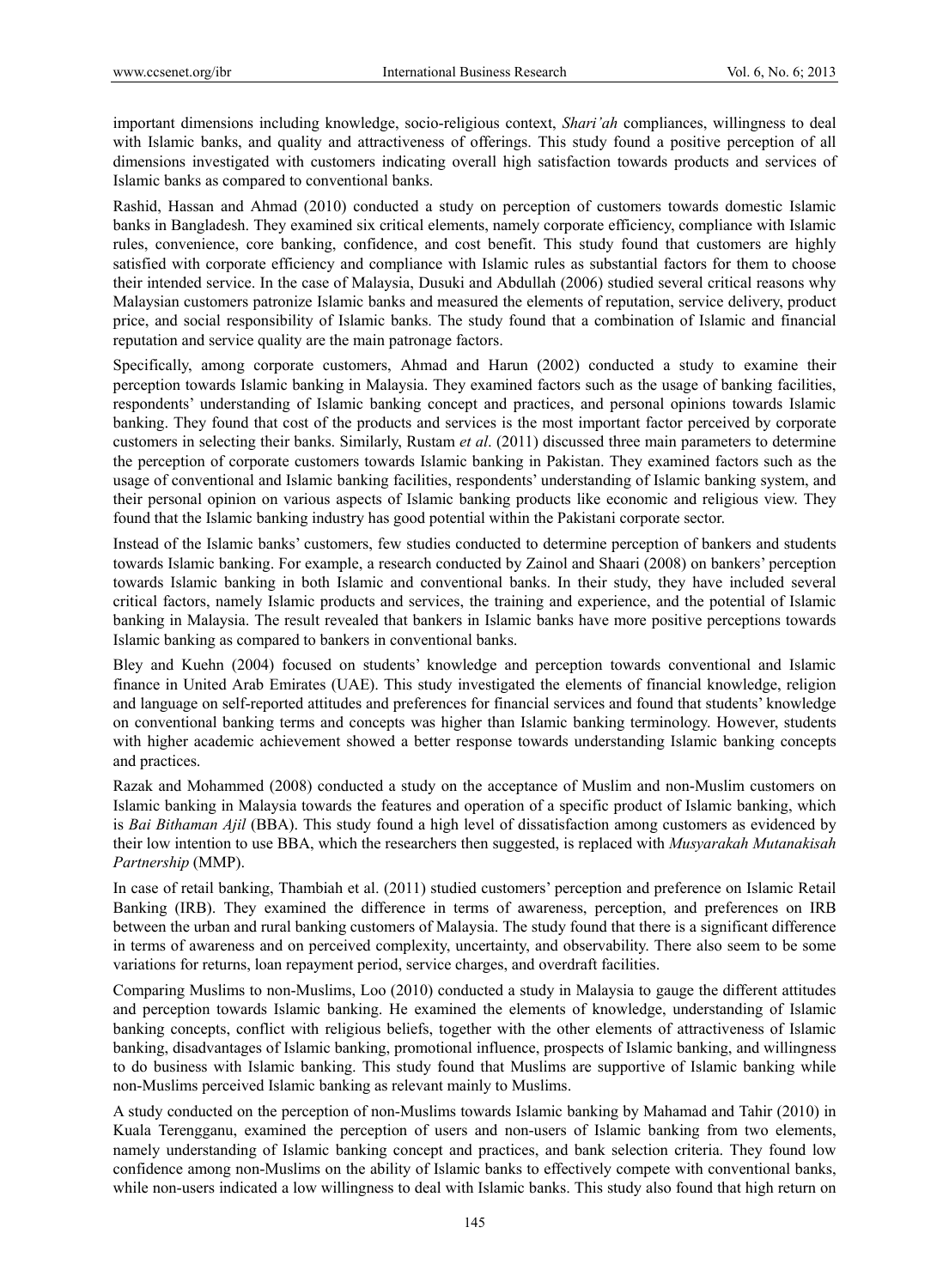investment is the most important criteria for banking selection among non-Muslims. In Kuala Lumpur, a recent study conducted by Abdullah, Sidek and Adnan (2012) on perception of non-Muslim customers towards Islamic banks in Malaysia revealed that Islamic banking services are making headway among non-Muslims in Kuala Lumpur, by observing the knowledge and understanding of Islamic banking among respondents, bank selection criteria, general perception of customers, among others.

#### **4. Selection Criteria for Islamic Banks from Customers' Perspective**

Different researchers have set different criteria for the measurement of customers' perception as reviewed in the literatures, whereby various studies have shown that several criteria normally influence customer perception towards their choices of banking. Thus, from a comprehensive literature review this study identified six common criteria for Islamic banks selection. These elements are the understanding of Islamic banking concepts, *Shari'ah* compliance, religious contradiction, quality and effectiveness of offerings, willingness to deal with Islamic banks, and prospect and potentials of Islamic banking.

#### *4.1 Understanding of Islamic Banking Concepts*

In predominantly non-Muslim countries, a study conducted by Gerrard and Cunningham (1997) in Singapore found there is no difference of understanding on Islamic banking concepts between Muslims and non-Muslims. They revealed that out of 190 respondents, a very low percentage of respondents understood basic Islamic banking terms. Only 6 percent of respondents knew about *riba*, while only 2 percent knew what *Shari'ah is*. Similarly, a study conducted by Rammal and Zurbruegg (2007) among Muslims in Australia found only 55.7 percent of respondents were aware of the existence of Islamic banking.

On the contrary, respondents from a country with predominantly Muslims showed a good understanding on Islamic banking influence Islamic banks selection. Metawa and Al-Mossawi (1998) conducted a study in Bahrain and found that 70% of respondents were aware about the existence of Islamic banking scheme. Kuehn and Bley (2004) studied the perception and knowledge of students towards Islamic banking in UAE. They tested hypotheses on lack of basic Islamic product knowledge, aspect of religion, and cultural differences to determine students' perception towards the Islamic financial system. Language barriers prevented students from learning the Islamic financial system, but students with good academic achievement showed a good understanding of Islamic banking concepts.

In Pakistan and Bangladesh, studies showed that people possessed a good understanding of Islamic banking concepts. Hassan (2007) conducted a research on understanding of Pakistanis towards Islamic banking and found 90% of respondents understood Islamic banking terms such as '*riba*'. Similarly, Khan et al. (2008) found 92% of respondents in Bangladesh were aware with the existence of *Mudarabah* (profit sharing) saving account and 82% aware with the existence of *Wadiah* current account.

In Malaysia, Mahamad and Tahir (2010) conducted a study on the perception of non-Muslim towards Islamic banking in Kuala Terengganu and found that 54 percent of non-Muslim customers possess a moderate understanding of Islamic banking by which they were able to define correctly the meaning of Islamic banking. In an urban city of Malaysia, Kuala Lumpur, a study by Abdullah et al. (2012) revealed that non-Muslims at young age and with higher academic qualification possessed better knowledge and understanding of Islamic banking concepts.

Two studies conducted in Kuala Lumpur to examine people's understanding on Islamic banking without distinguishing between Muslims and non-Muslims. Hamid and Nordin (2001) conducted a study among bank customers in Kuala Lumpur and found that customers possessed very limited knowledge of Islamic banking. Even though 48 percent of the respondents claimed that there were familiar with the Islamic banking financial products, but only 15 percent were able to correctly describe the products once they were asked. Surprisingly, 60 percent of the respondents could not differentiate between Islamic banking products and conventional banking products. Similarly, a study conducted by Marimuthu et al. (2010) on the factors that determine acceptance of Islamic banking in Klang Valley found that among all of the 240 respondents, 57.6 percent indicated that they have limited knowledge on Islamic banking. Only 6.2 percent of respondents possessed good knowledge on the products and facilities offered by Islamic banks and 7.6 percent seemed to have some knowledge about the differences of Islamic banking products.

#### *4.2 Shari'ah Compliance*

Some studies have suggested that customers choose Islamic banks mainly on religious grounds. Thus, customers in Islamic banks seriously consider whether the bank complies with *Shari'ah* rules in all stages of banking activities (Haron et al., 1994; Metawa & Al-Mossawi, 1998; Ahmad & Haron, 2002; Khan, Hassan & Shahid,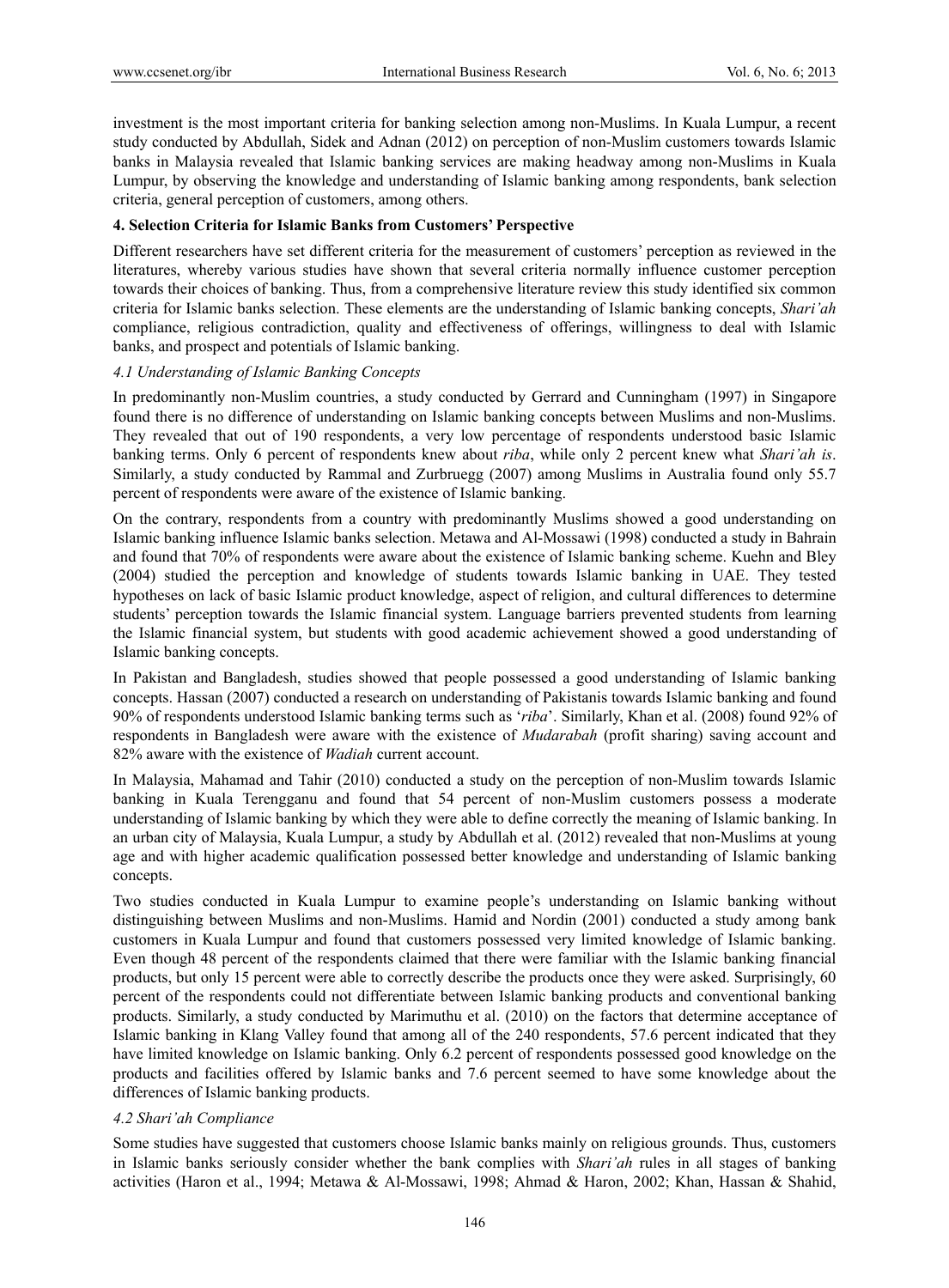2007). The variables deemed important under religious (Islamic) construct which include compliance to *Shari'ah rules*, offerings of *Shari'ah* compliant services, and offering interest free loans, among others.

Khan et al. (2007) conducted a study on banking behavior of Islamic bank customers in Bangladesh found that religious principles was the key bank selection criterion of the Islamic bank customers. They found that among all variables measured, only the element of religious principles showed an above-average preference among the customers. Similarly, Rashid and Hassan (2008) found compliance to *Shari'ah* law is one of influential factor for banking selection among customers in Bangladesh. This study thus supports the previous study by Metawa and Al-Mossawi (1998). According to Rashid and Hassan (2008) religious principles remain at the heart of people's preference for Islamic banks, which indicates that the banks should remain highly dedicated to Islamic principles.

However, in the case of Malaysia with the existence of multi religious society, the issue of *Shari'ah* compliance perceived to be important for Muslim customers, but not to non-Muslims, and it is closely relate to their understanding of Islamic banking itself. Razak and Mohammed (2008) conducted a research to examine the customers' acceptance on Islamic Home Financing (BBA) found high level of dissatisfaction among Muslim customers is due to inability of BBA to fulfill broad objectives of justice, equality and societal well being. Non-Muslim customers however seem to have greater beliefs in BBA and its ability to fulfill socially desirable objectives. This study however focused on specific product of Islamic banking which was Bai Bithaman Ajil, rather than to bring out the general issue of *Shari'ah* compliance of Islamic banking in general.

#### *4.3 Religious Contradiction*

Studies on religious issue as banking selection criteria showed different findings as it perceived to be the most important criteria especially among Muslims, while not to non-Muslims. Some studies showed religious issues as not to be the most important factor of banking selection. For example, Metawa and Al-Mosawwi (1998) found religion as the main factor for banking selection among respondents in Bahrain. It is supported by a study conducted by Bley and Kuehn (2004) among Muslims in UAE that the preference for Islamic banking was primarily driven by religious beliefs, not financial knowledge. That is, the stronger the religious commitment, the greater preference for Islamic banking services. Accordingly, Khan et al. (2008) also examined the criteria of banking selection among customers in Bangladesh found religion as the main factor attracted respondents to patronize Islamic banks. However, Naser et al., (1999) found that religious issue to be the second important factor of banking selection in Jordan. Similarly, when comparing Islamic and conventional bank customers in Jordon, Erol and El-Bdour (1989) found that profitability was the key motivation for the customers to deal with the banks. Religious motivation according to them was not a primary criterion.

Consequently, a study conducted by Dusuki and Abdullah (2007) in Malaysia found that religious factor is not the main criteria for banking selection. They found that competent and knowledgable personnels, followed by friendly personnel and service quality as their main patronage factors. However, Haque (2009) examined factors attracted 168 bank customers in Malaysia to deal with Islamic banks and found that religious perspective as one of the factors that positively influenced respondent in banking selection together with service quality, confidentiality, social perspective and variety of offerings.

In comparing between Muslims and non-Muslims in banking selection criteria, Loo (2010) found that Muslims were attracted to Islamic banking because of religion factor, while non-Muslims ranked religion as the last place out of five factors measured. On the other hand, among non-Muslims customers of Islamic bank in Kuala Lumpur, a study conducted by Abdullah et al. (2012) found the relationship between the religion with perception towards Islamic bank did exist.

In case of country with predominantly non-Muslims, a study conducted by Gerrard and Cunningham (1997) in Singapore found bank selection was not influence by religious factor when compared between Muslims and non-Muslims. For both Muslims and non-Muslims, profitable return on investment were the key motivator in choosing Islamic bank but not religion.

#### *4.4 Quality and Attractiveness of Offerings*

Although the religious dimension plays an important role in banking selection, quality and attractiveness of offerings is also perceived as significantly important for the customers to patronize Islamic banking. Since some previous research indicated that religion is no longer the main factor in attracting customers, Islamic banks should recognize that customers view them just like any other commercial bank (Haron et al., 1994). Thus the quality of service and the products and services offered must be comparable with those offered by the commercial banks.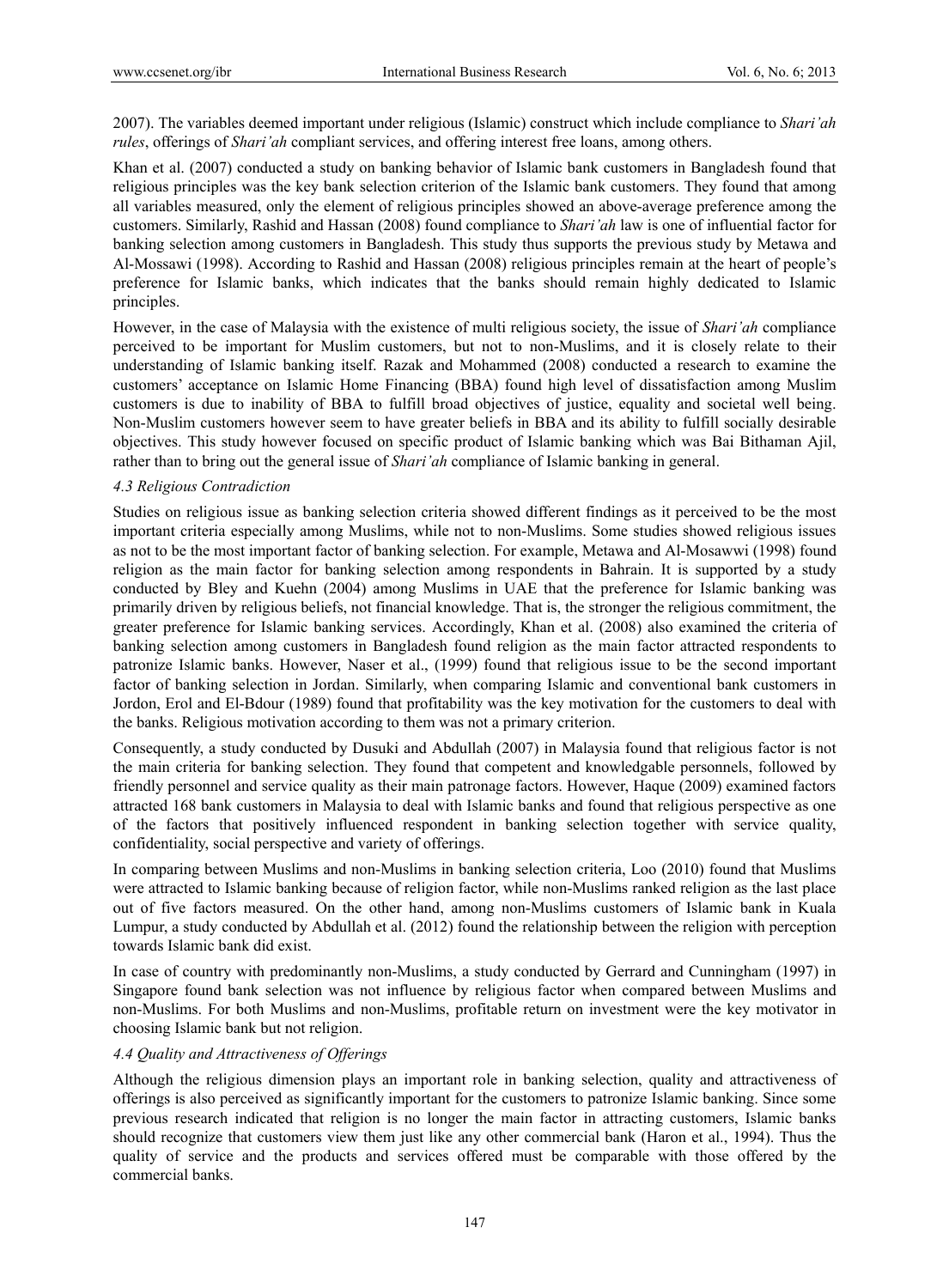Mokhlis, Nik Mat and Salleh (2008) studied on the commercial bank selection among undergraduate students in Malaysia found the secure feelings as the most important factor to patronize bank, followed by ATM services, financial benefit, service provision, proximity and the branch location. Non-people influential, attractiveness and people influence considered to be not significant factors in influencing their decision in selecting bank. However, Kaynak and Whiteley (1999) stressed on interaction orientation such as fast and efficient service to be the major factor of customers' patronization.

In another study by Ahmed, Rehman and Safwan (2010) found service quality has significant influences on customer satisfaction in the case of Islamic and conventional banking, while the magnitude of effect is greater in Islamic banking as compared to conventional banking. Their study on the perception of satisfaction among bank customers with the existence of two banking systems in Pakistan found that customers of Islamic banks were more satisfied as compared to customers of conventional banks. A study conducted by Metawa and Almossawi (1998) on banking behavior of Islamic banking customers and found that most customers were highly satisfied with the products and services of Islamic banks. The researchers then suggested that bankers should develop professionalism and competency to maintain profitable relations with customers.

In Malaysia, a study conducted among commercial banks customers by Haron et al. (1994) found three critical factors that influence customers' bank selection. These factors are fast and efficient service, speed of transaction, and friendly bank personnel. Similarly, Dusuki and Abdullah (2006) determined the importance of service quality to attract more customers and they explained that Islamic banks can no longer depend on promoting the Islamic factor but also service quality. They ranked knowledgeable and competent personnel as the most important factor for banking selection criteria of Islamic bank, followed by friendly personnel, customer service quality, Islamic reputation and image, and Islamic reputation.

Among Muslim customers of Islamic bank, Rashid et al. (2008) found the higher demand of Islamic banking products and services requires existence of superior quality in service, beside the efficiency in system, strict compliance to *Shari`ah* and satisfactory community service through job creation and ensuring consistency in service provisions. The study further demonstrated that faster transaction system, less cost of banking, and efficient counter management can add value to everyday volume of transactions and simultaneously increase customer satisfaction. Similarly, Erol and El-Bdour (1989) identified three key selection criteria perceived as important while selecting Islamic banks among Muslim customers were fast and efficient services, reputation and confidentiality.

Among corporate customers, Rustam et al. (2011) argued that majority of them perceived both religion and economics as the patronage factors in Islamic bank selection. This particular study showed that factors such as cost and benefit to the company, quality of service delivery, size and reputation of the bank, convenience, and friendliness of bank personnel were considered critical for bank selection.

In another study on determinants of bank selection showed that high return to deposit holders as the most important criteria of banking selection, followed by quality of service, availability of ATM machine, diversity of loan facilities, confidentiality, fast and efficient service and variety of products offered (Mahamad & Tahir, 2010). On the contrary, a study conducted by Abdullah et al. (2012) showed the hesitancy of non-Muslim customers on the ability of Islamic banks to improve banking facilities and products, due to lack of information provided by the banking fraternity to the public.

In summary, previous studies show that the element of quality, confidentiality, reputation, speed of transaction, cost-benefit, consistency, competency and professionalism are considered critical factors on Islamic banks selection.

## *4.5 Prospect and Potentials of Islamic banking*

Rashid et al. (2011) conducted a study on the prospect and growth potentials of Islamic banks in Bangladesh from both Islamic and conventional bankers' perspective. They found that conventional bankers believe that Islamic banks only claim but do not actually follow the true *Shari'ah* based system of banking. For them, the conventional system of banking is more lucrative and it stands as an honest method of banking as opposed to Islamic banking, which they feel is only profitable as a Strategic Business Unit (SBU). In contrast, Islamic bankers endorse the view of risk minimization by zero interest rate, while conventional banks do not reinforce this claim. However, Islamic bankers believed that Islamic banks in Bangladesh have a greater social and moral motive to fulfill, even at the expense of reduced profit.

In Malaysia, with the high prospect and potentials of Islamic banking as opined by some great scholars, there is a need to examine how non-Muslim customers perceived the prospect and potentials of Islamic banking. A study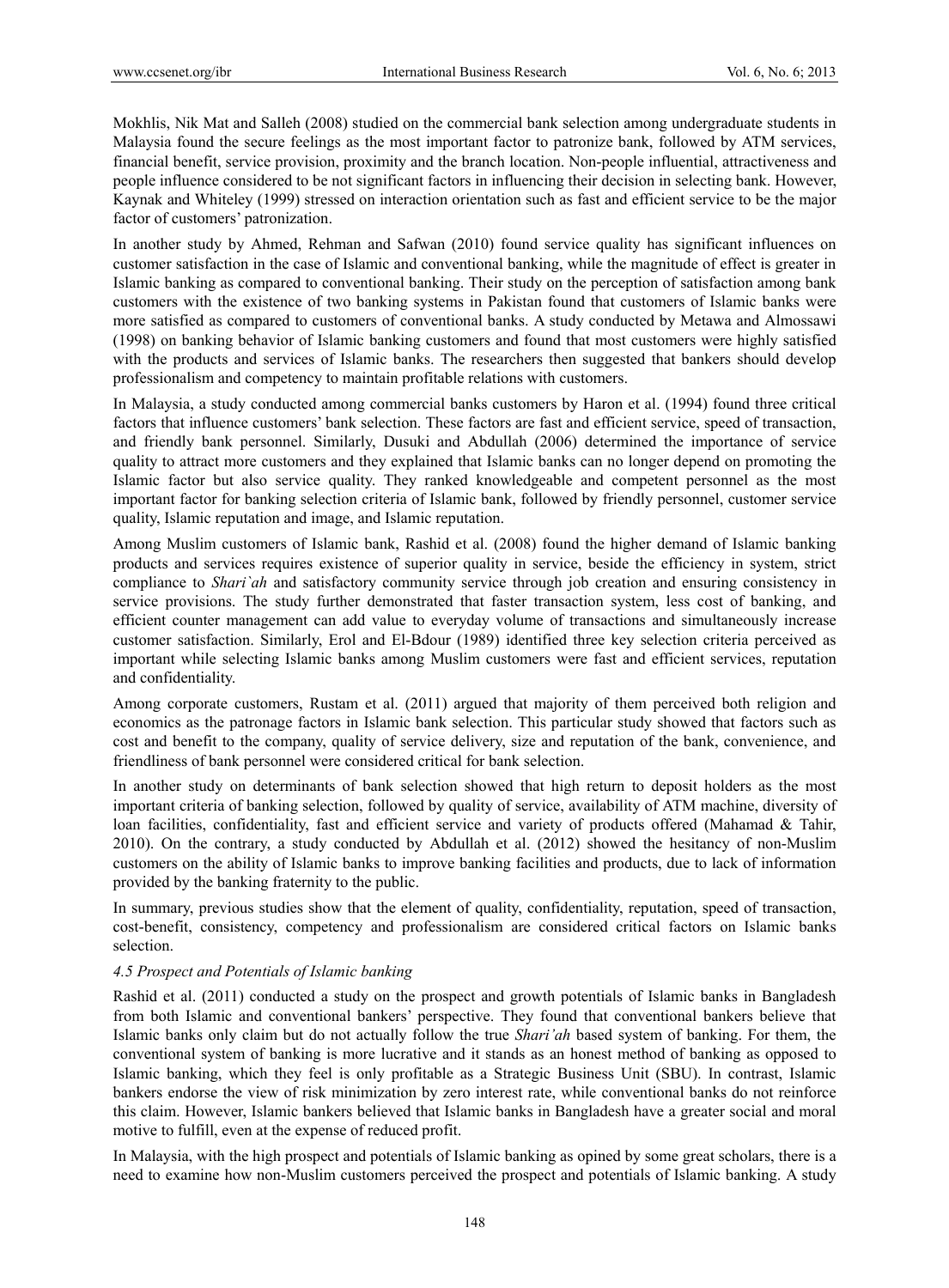conducted by Loo (2010) found that non-Muslims viewed the prospect and potentials of Islamic banking as average, compared to Muslims who believed a strong prospect and potentials of Islamic banking in Malaysia. For non-Muslims, the Baby Boomers see the stronger prospect and potentials of Islamic banking compared to X-Generation.

A study on perception of non-Muslims towards Islamic banking in Kuala Terengganu conducted by Mahamad and Tahir (2010) found low acceptance among the non-Muslim community towards Islamic banking as an alternative over conventional banking. They found that Islamic banking was able to attract more non-Muslim customers if Islamic banks can fulfill their selection criteria of banking, which was quality of services provided. Meanwhile, a study by Abdullah et al. (2012) indicated most of the respondents believe that Islamic banking will dominate the banking industry in Malaysia in the near future. This is in line with the government vision for Malaysia to be an international hub for Islamic banking and finance by 2020.

#### *4.6 Willingness to Deal with Islamic Banking*

In a country with predominantly non-Muslims such as Singapore, Gerrard and Cunningham (1997) conducted a study among both Muslim and non-Muslim respondents. This study found a low willingness of respondents to deal with Islamic bank with the majority of respondents regardless Muslims or non-Muslim would withdraw their deposits if no profit was distributed. This implies that customers give priority on attaining profit when they choose to put money in banks.

In contrast, for the countries with predominantly Muslims, findings showed strong willingness of customers to deal with Islamic banks. For example, a study conducted by Khan et al. (2007) on banking behavior of Islamic bank customers in Bangladesh. Interestingly, this study revealed that about 70 percent of the customers had previous relationship with conventional banks. Therefore, Khan's study indicated that Islamic banks have shown good progress in seizing customers from conventional banks and about half of the respondents have more than 4 years relationship with Islamic banks. Such a long tenure of relationship signifies the ability of customer retention by Islamic banks as well as the customers' loyalty to the banks' products and services.

In comparing between Muslims and non-Muslims' willingness to deal with Islamic banks in Malaysia, Loo (2010) found that Muslims were supportive to Islamic banking, while non-Muslims viewed Islamic banking as relevant primarily only to Muslims. However, among non-Muslims, X-Generation has a more favorable perception towards Islamic banking than Baby Boomers.

Another two studies conducted in Malaysia which includes commercial and corporate bank customers. Haron et al. (1994) conducted a study among commercial bank customers in Alor Setar, Sungai Petani and Kangar. Primary this study examined customers' understanding on Islamic banking concepts. The study found that 99 percent of Muslim while 70 per cent of the non-Muslim respondents were aware about the existence of the Islamic bank, while 12 percent of Muslims and 32 percent non-Muslims believed that the Islamic banking was relevant primarily to Muslims. This study also revealed the willingness of non-Muslims to establish a relationship with Islamic banks if they have a complete understanding about Islamic banking concepts. A study conducted by Ahmad and Haron (2002) on perceptions of Malaysian corporate customers towards Islamic banking surveyed 45 respondents comprising 20 percent Muslims and 80 percent non-Muslims. The finding however showed that Islamic banking products were not popular among corporate customers.

#### **5. Conclusion**

From a comprehensive review of literature, it is realized that it is very important to examine customers' perception towards Islamic banking selection criteria. This is because, over the year, the trend, characteristics and preferences would be change as the banking industry is dynamic in nature, which could lead to different significant result. According to Holliday (1996), the importance of understanding customers' perception in bank selection has become an enduring research agenda in banking. In order to penetrate and operate side by side with conventional banks, Islamic banks must be able to understand the people's perceptions that their system is much better than the conventional system. Hence, owing to the highly competitive environment, Islamic banks need to study customer perceptions in bank selection to help them market their products effectively (Haron, Ahmad & Planisek, 1994; Dusuki & Abdullah, 2006). According to Rustam, Bibi, Zaman, Rustam and Zhid-ul-haq (2011). To summarise, a new conceptual model for Islamic banks selection criteria should include understanding of Islamic banking concept, *Shari'ah* compliance, religious contradiction, quality and attractiveness of offerings, prospect and potentials of Islamic banking, and willingness to deal with Islamic banks.

## **References**

Abdullah, A. A., Sidek, R., & Adnan, A. A. (2012). Perception of Non-Muslim Customers Towards Islamic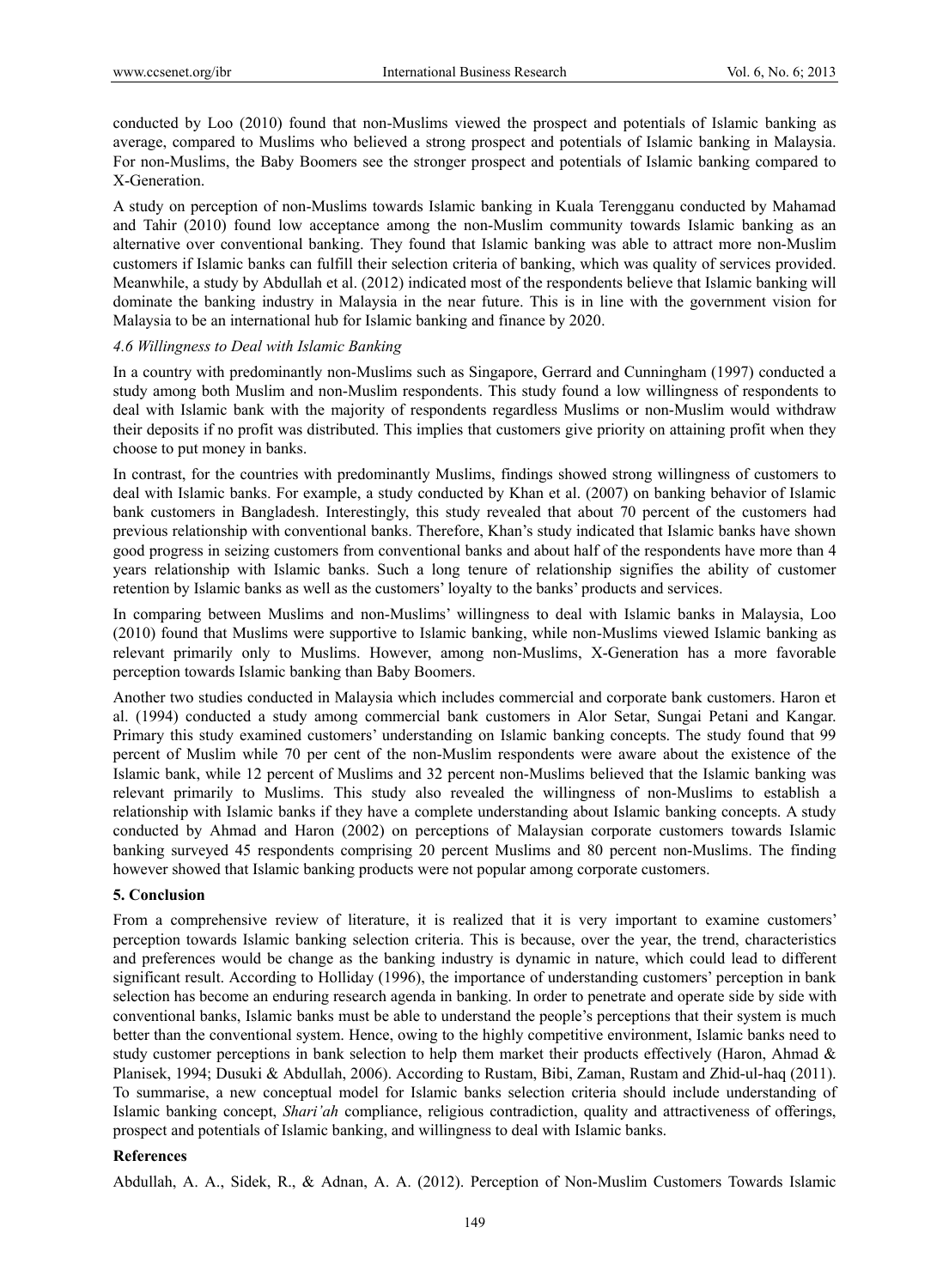Banks in Malaysia. *International Journal of Business and Social Science*, *3*(11).

- Ahmad, N., & Haron, S. (2002). Perceptions of Malaysian Corporate Customers towards Islamic Banking Products & Services. *International Journal Of Islamic Financial Services, 3*(4).
- Ahmed, A., Rehman, K., & Saif, M. I. (2010). Islamic Banking Experience of Pakistan: Comparison of Islamic & Conventional Banks. *International Journal of Business Management, 5*(2), 137-144.
- Aziz, Z. A. (2006). Islamic Banking and Finance Progress and Prospects: Collected Speeches 2000-2006. Bank Negara Malaysia, Kuala Lumpur.
- Bley, J., & Kuehn, K. (2004). Conventional versus Islamic Finance: Student Knowledge and Perception in the United Arab Emirates. *International Journal of Islamic Financial Services*, *5*(4).
- Chew, E. (2011, October 7). Malaysian Islamic Banking Assets Rise 15 Percent to \$123 Billion. Bloomberg Business Week. Retrieved February 2012 from http: //www.businessweek.com/news
- Dusuki, A. W., & Abdullah, N. I. (2007). Why do Malaysian Customers Patronize Islamic Banks? *International Journal of Bank Marketing, 25*(3), 143-160. http://dx.doi.org/10.1108/02652320710739850
- Erol, C., & El-Bdour, R. (1989). Attitude, Behavior and Patronage Factors of Bank Customers towards Islamic Banks. *International Journal of Bank Marketing, 7*(6), 31-37*.*  http://dx.doi.org/10.1108/02652328910132060
- Gerrard, P., & Cunningham, J. B. (1997). Islamic banking: A study in Singapore. *International Journal of Bank Marketing, 15*(6), 204-216. http://dx.doi.org/10.1108/02652329710184433
- Haque, A., Osman, J., & Ismail, A. Z. (2009). Factor Influences Selection of Islamic Banking: A Study on Malaysian Customer Preferences. *American Journal of Applied Sciences, 6*(5), 922-928. http://dx.doi.org/10.3844/ajassp.2009.922.928
- Haron, S., Ahmad, N., & Planisek, S. L. (1994). Bank Patronage Factors of Muslim and Non-Muslim Customers. *International Journal of Bank Marketing*, *12*(1), 22-40. http://dx.doi.org/10.1108/02652329410049599
- Hassan, M. (2007). People's Perceptions towards Islamic Banking. A Fieldwork Study on Bank Account Holders' Behaviour in Pakistan, 153-176.
- Holliday, K. (1996). Keeping close to the customer. *Bank Marketing*, *28*(6), 14-19.
- Husin, A. S. (2008). Crossing over: Islamic Banking Needs To Reach Out to New Customers. Retrieved January 15, 2012 from http://www.gtnews.com
- Kaynak, E., & Whiteley, A. (1999). Retail Bank Marketing in Western Australia. *International Journal of Bank Marketing*, *17*(5), 221-233. http://dx.doi.org/10.1108/02652329910292693
- Khan, M. S. N., Hassan, M. K., & Shahid, A. I. (n.d). Banking Behaviour of Islamic Bank Customers in Bangladesh. *Journal of Islamic Economics, Banking and Finance*.
- Lists of Licensed Banking Institution in Malaysia. Retrieved February 24, 2012 from http://www.bnm.gov.my/index.php?ch=li&cat=islamic&type=IB&fund=0&cu=0
- Loo, M. (2010). Attitudes and perceptions towards Islamic Banking among Muslims and non-Muslims in Malaysia: Implications for Marketing to Baby Boomers and X-Generation. *International Journal of Arts and Sciences*, Concordia University College of Alberta, Canada.
- Mahamad, M., & Tahir, I. M. (2011). Perception of Non-Muslims towards Islamic Banking: A Pilot Study. *Journal of Humanitarian*, *16*.
- Malaysia's Value Propositions & Pioneering Achievements. Retrieved April 7, 2012 from http://www.mifc.com
- Marimuthu, M., Jing, C. W., Gie, L. P., Mun, L. P., & Ping, T. Y. (2010). Islamic Banking: Selection Criteria and Implication. *Global Journal of Human Social Science*, *10*(4) (Ver 1.0).
- Metawa, A. S., & Al-Mossawi, M. (1998). Banking Behavior of Islamic Bank Customers: Perspectives and Implications. *International Journal of Bank Marketing, 16*(7), 299-313. http://dx.doi.org/10.1108/02652329810246028
- Mokhlis, S., Nik Mat, N. H., & Salleh, H. S. (2008). Commercial Bank Selection: The Case of Undergraduate Students in Malaysia. *International Review of Business Research Papers*, *4*(5), 258-270.
- Naser, K., Jamal, A., & Al-Khatib, K. (1999). Islamic Banking: A Study of Customer Satisfaction and Preferences in Jordan. *International Journal of Bank Marketing*, *17*(3), 135-151.